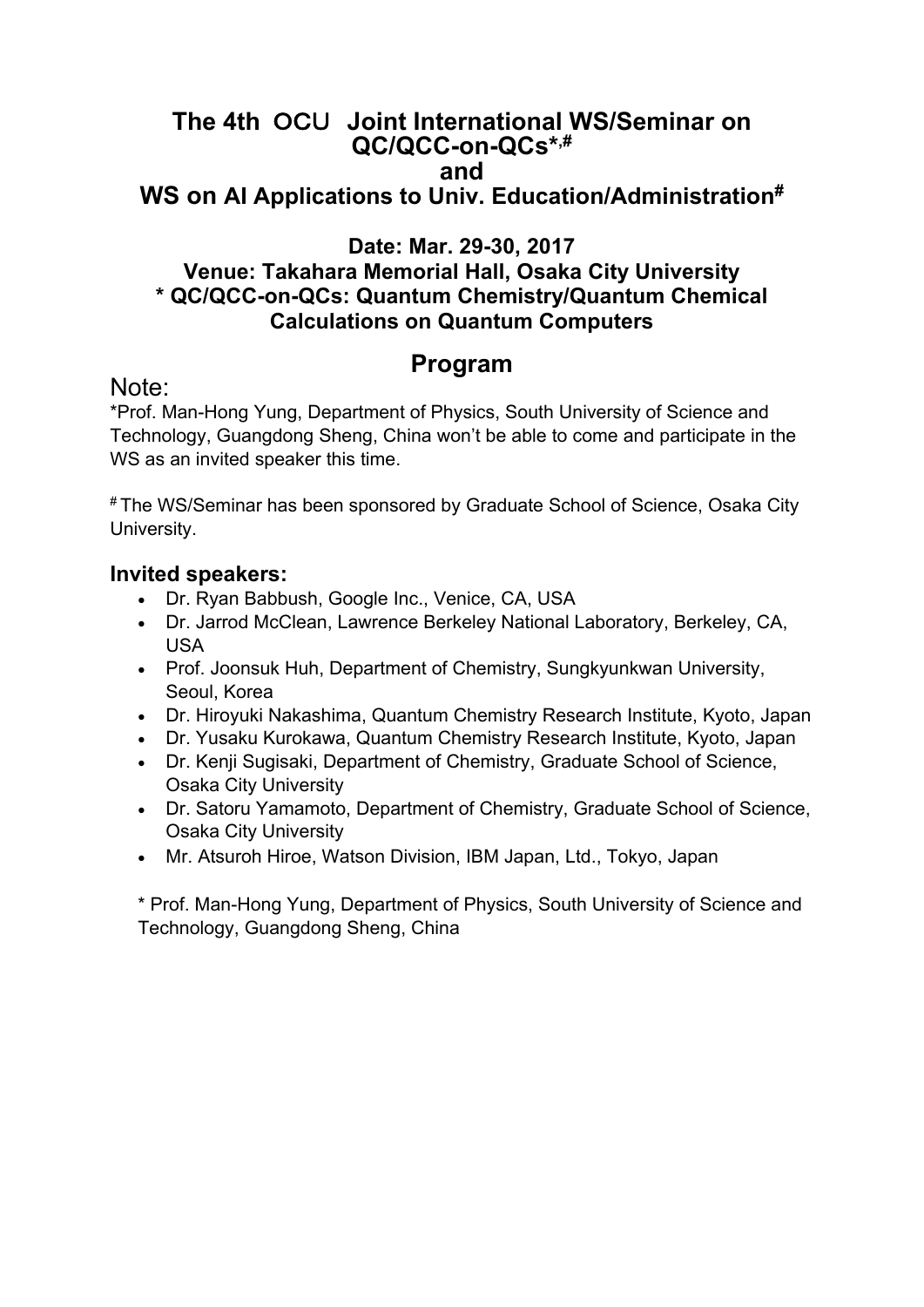# **Session "QC/QCC-on-QCs: Quantum Algorithms"**

# **March 29 (Wed.)**

#### **9:30-10:45**

Dr. Ryan Babbush, Google Inc., Venice, CA, USA "Towards Practical Quantum Chemistry on a Quantum Computer" **Outline of the lecture: Abstract** 

As small quantum computers come increasingly close to viability there has been substantial renewed interest in quantum algorithms for modeling chemistry and strongly correlated materials due to low qubit requirements and industrial importance. I will discuss these algorithms and recent work which has dramatically reduced their asymptotic cost. However, while industrial efforts to engineer a quantum memory will soon produce a quantum computer with more physical qubits than can be simulated classically, we are still many years away from having the same number of error-corrected logical qubits. This raises the question of whether shallow (and somewhat noisy) quantum circuits can be used to study classically intractable fermionic systems. I will discuss the promising possibility that parameterized quantum circuits could be trained to model such systems if optimized with respect to a variational principle. Finally, I will review a recent experimental demonstration of these algorithms and discuss prospects for larger demonstrations in the next several years. References

#### **10:45-12:00**

Dr. Hiroyuki Nakashima, Quantum Chemistry Research Institute, Kyoto, Japan Hiroyuki Nakashima and Hiroshi Nakatsuji

"Solving the Non-BO Schrödinger equations and analytical potential curves of small molecules with the free complement method"

#### **Outline of the lecture:**

#### Abstract:

Most of quantum chemistry has been developed within Born-Oppenheimer approximation where nuclei are treated classically. On the other hand, the non-Born-Oppenheimer (Non-BO) Schrödinger equations are truly exact quantum mechanical equations including all the quantum effects of electron and nuclear motions. In the present study, we tried to solve the Non-BO Schrödinger equations of small molecules accurately with the free complement method, which guarantees to converge to the exact solutions of Schrödinger equation. We also proposed a method to describe an analytical potential curve from the Non-BO wave function.

# **12:00 – 13:00 (Lunch break)**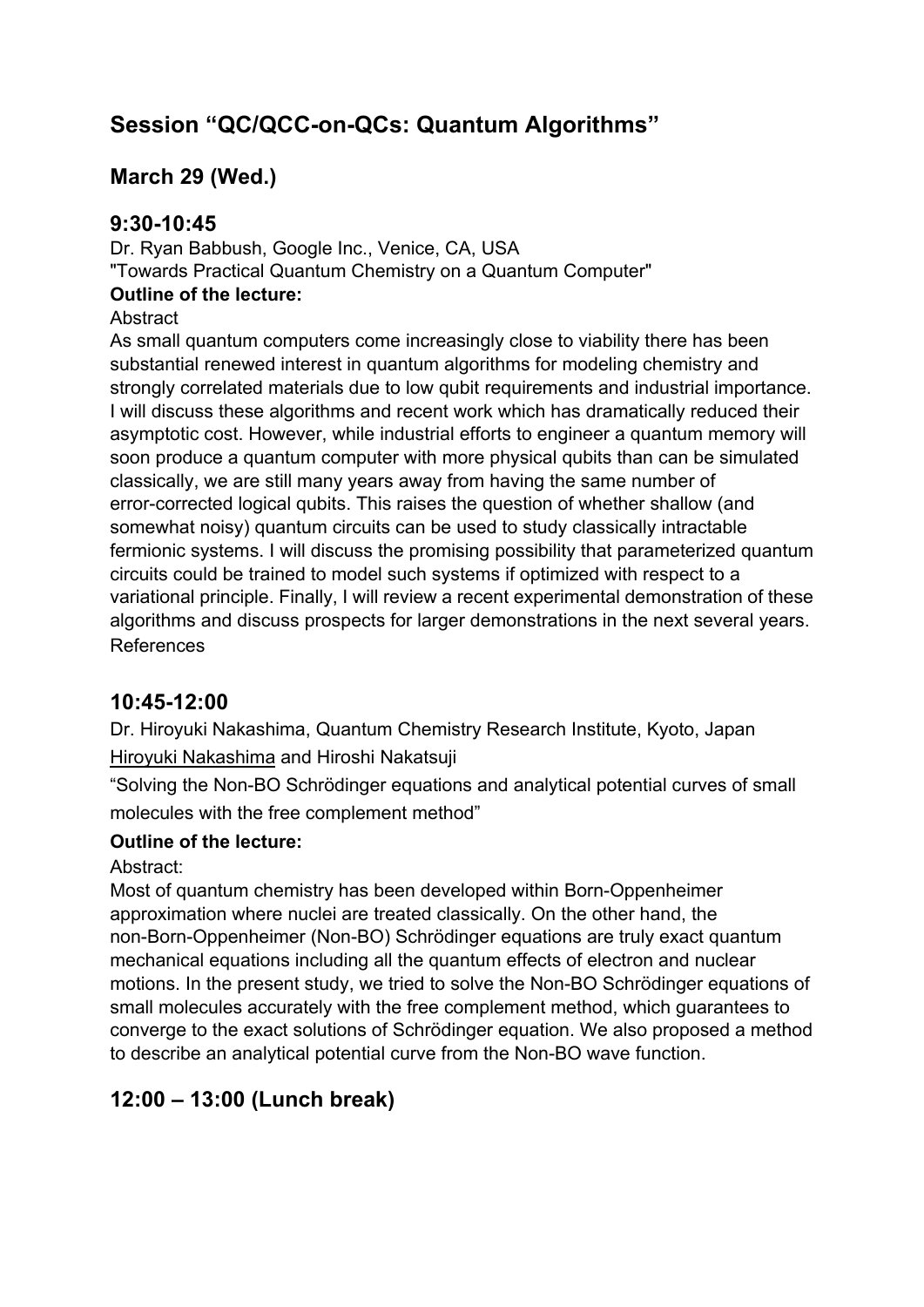### **13:00-14:15**

Dr. Jarrod McClean, Lawrence Berkeley National Laboratory, Berkeley, CA, USA "Hybrid quantum-classical computation for chemistry and materials"

#### **Outline of the lecture:**

#### Abstract:

Quantum computers promise to dramatically advance our understanding of new materials and novel chemistry. Unfortunately, many proposed algorithms have resource requirements not yet suitable for near-term quantum devices. In this talk I will focus on the application of quantum computers to hard problems in the application area of chemistry and materials, and discuss the challenges and opportunities related to current algorithms. One particular method of interest to overcome quantum resource requirements is the variational quantum eigensolver (VQE), a recently proposed hybrid quantum-classical method for solving eigenvalue problems and more generic optimizations on a quantum device leveraging classical resources to minimize coherence time requirements. I will briefly review the original VQE approach and introduce a simple extension requiring no additional coherence time to approximate excited states. Moreover, we show that this approach offers a new avenue towards mitigation of decoherence in quantum simulation requiring no additional coherence time beyond the original algorithm and utilizing no formal error correction codes. The geometry of this algorithm and it possible extensions to other application specific error correction will be discussed.

#### **14:15-15:30**

Dr. Yusaku Kurokawa, Quantum Chemistry Research Institute, Kyoto, Japan Yusaku I. Kurokawa, Hiroshi Nakatsuji

"Solving the Schrödinger Equation of Harmonium Systems with the Free-Complement Local-Schrödinger-Equation method"

#### **Outline of the lecture:**

Abstract:

The Free Compliment Local-Schrödinger-Equation (FC-LSE) method is a general method to solve the Schrödinger Equation of any systems. We have applied it to solve the Schrödinger Equation of two- and three-electron harmonium systems. The results agreed with the Cioslowski's energies to five digits in the atomic unit. In the lecture, we review the FC method, and show the application to these harmonium systems.

#### **15:30-16:30**

Dr. Satoru Yamamoto, Department of Chemistry and Molecular Materials Science, Graduate School of Science, Osaka City University

"Computational Control and Measurement Approaches for Electron Spin Resonance Based Quantum Computers"

#### **Outline of the lecture:**

#### Abstract:

We have studied quantum computing (QC) based on electron spin resonance techniques, aiming the implementation of molecular spin quantum technology. In relevant QC experiments, there are two subjects; (1) to identify the time evolution and (2) to apply arbitrary quantum operations. To tackle those, we have developed the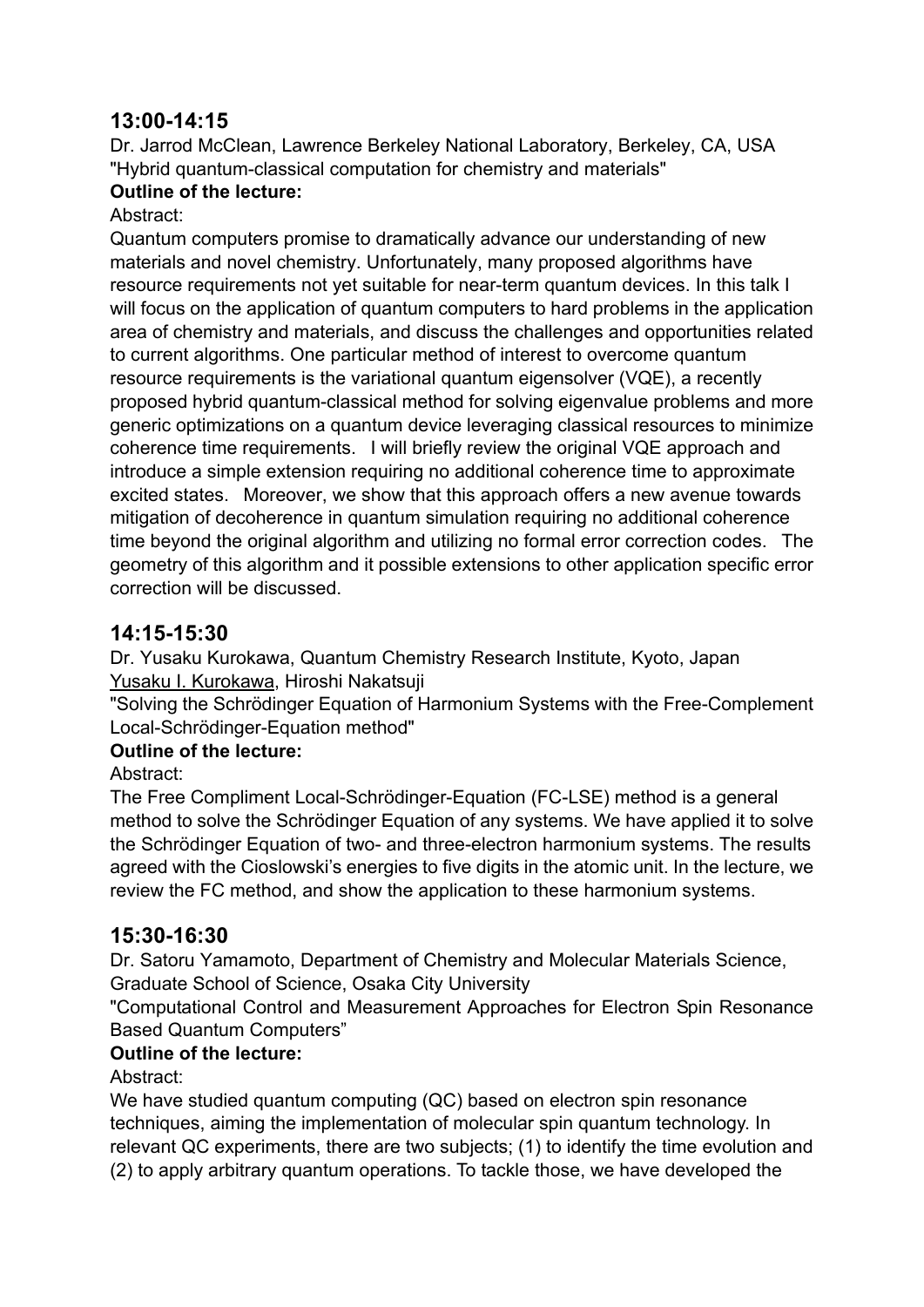experimental and computational approaches which enable us to tackle the issues above.

#### **16:30-17:30**

Dr. Kenji Sugisaki, Department of Chemistry and Molecular Materials Science, Graduate School of Science, Osaka City University

"Quantum chemical calculations of open shell molecules on quantum computers" **Outline of the lecture:**

Abstract:

An overview of the full configuration interaction (full-CI) calculations of open shell molecules on quantum computers will be provided. We will propose two relevant quantum algorithms to construct the wave function consisting of one configuration state function, which is suitable for the initial guess wave function in the quantum phase estimation algorithm-based full-CI calculations of open shell molecules with many unpaired electrons.

------------------------------------------------------------------ **March 30 (Thu.)** 

# **9:30-10:40**

Prof. Joonsuk Huh, Department of Chemistry, Sungkyunkwan University, Seoul,

Korea

"Quantum simulation of molecular spectroscopy"

#### **Outline of the lecture:**

Abstract:

The intrinsic nature of parallelism of quantum states is anticipated to give extraordinary computational power to quantum processors for certain problems. A linear optical network is one of the simplest quantum processors that it could reveal the (computational) quantum supremacy against classical machines. A photon-sampling problem in a linear optical network, so-called Boson Sampling, is a specially designed mathematical problem, which is expected to be intractable for any classical machine. In my talk, I will present what we can do with the photonic quantum simulator (non-universal quantum computer) practically. Boson Sampling is generalized with Gaussian input states to simulate the molecular vibronic spectroscopy [1-5].

[1] J. Huh, G. G. Guerreschi, B. Peropadre, J. R. McClean, and A. Aspuru-Guzik. Boson Sampling for Molecular Vibronic Spectra. Nature Photon. 9 (2015): pp 615-620.

[2] J. Huh and M.-H, Yung, Hierarchy in Sampling Gaussian-correlated Bosons, Preprint: arXiv:1608.03731.

[3] Y. Shen, J. Huh, Y. Lu, J. Zhang, K. Zhang, S. Zhang and K. Kim, Quantum simulation of molecular spectroscopy in trapped-ion device, Preprint: arXiv:1702.04859